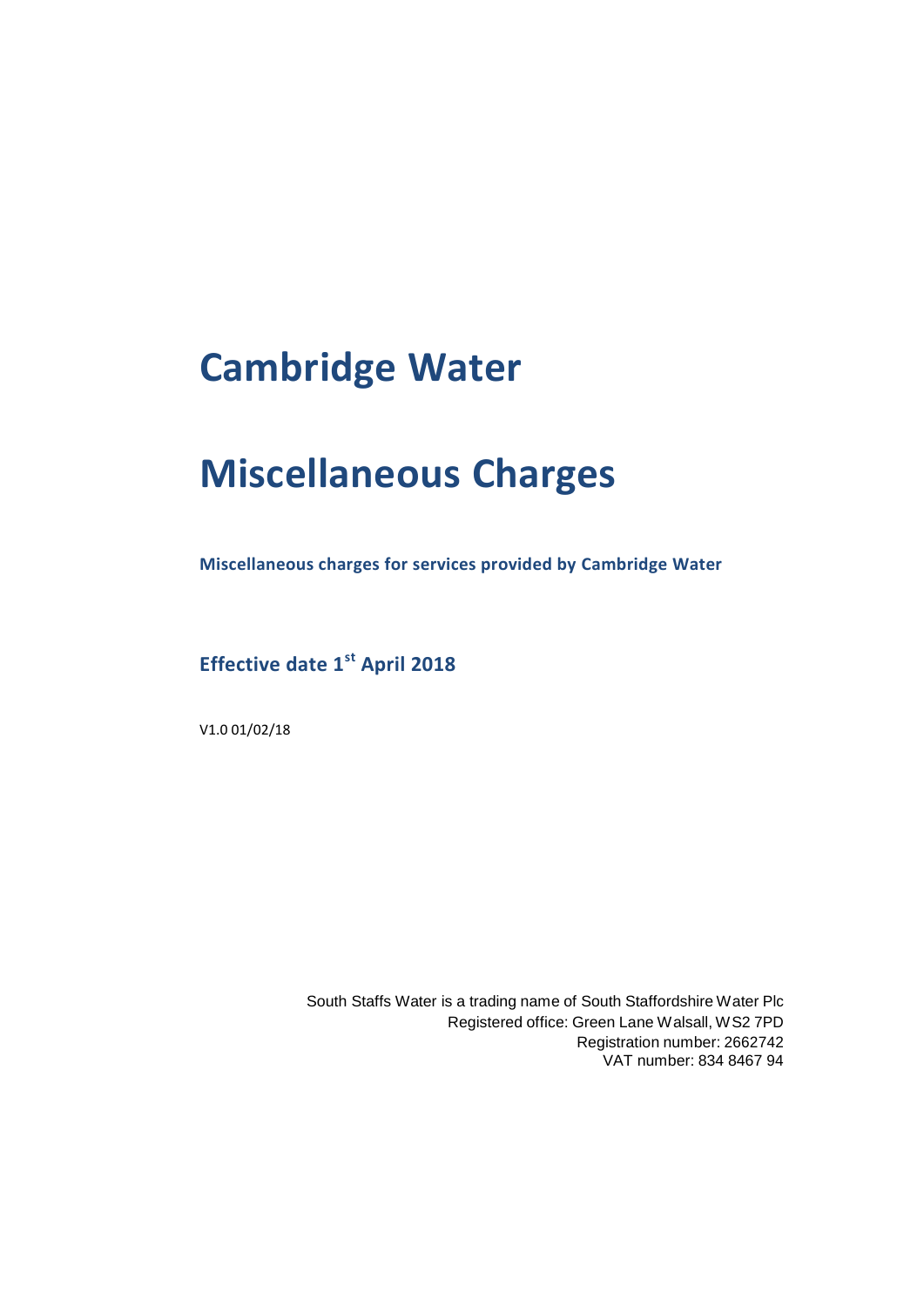#### **Contents**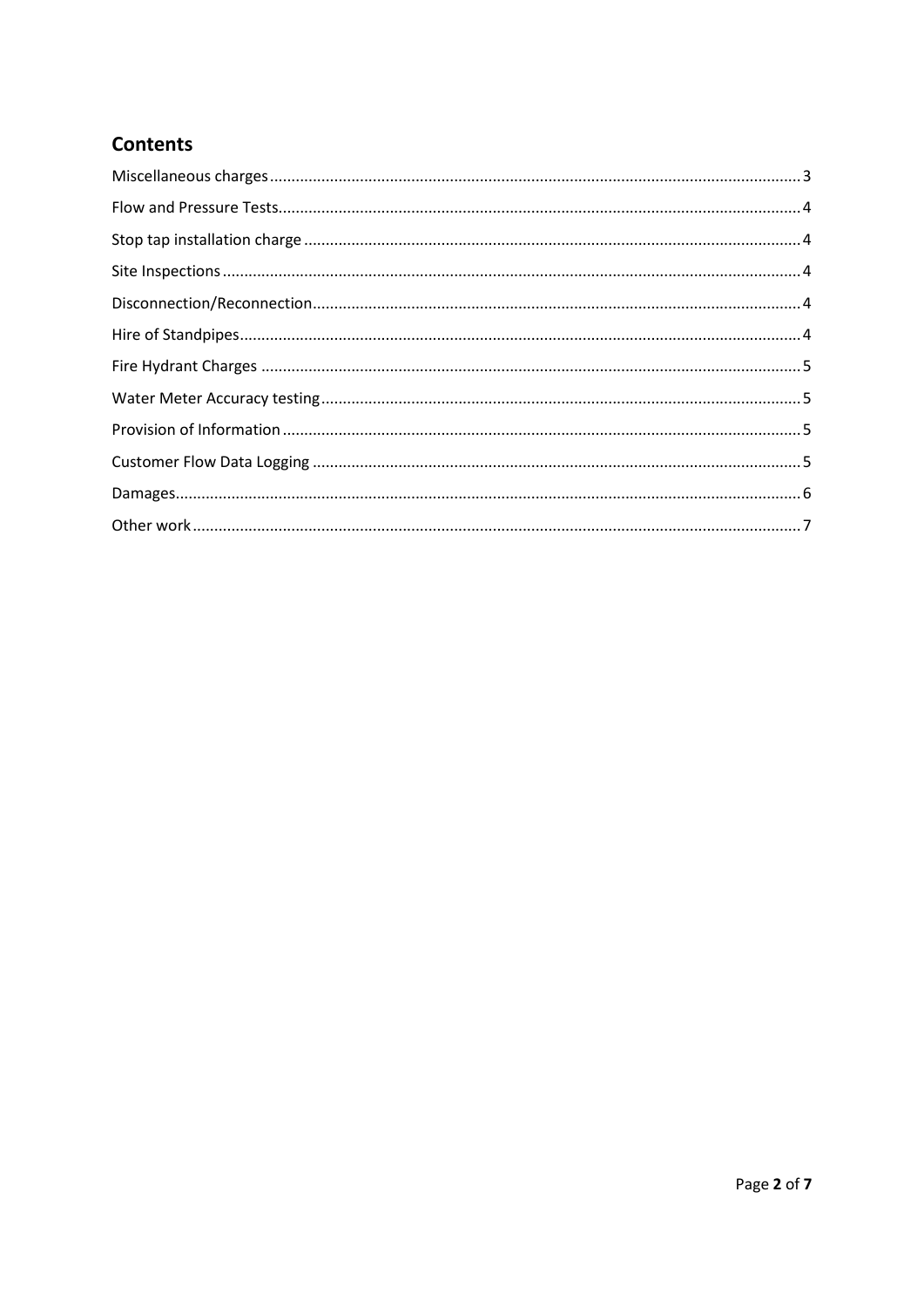#### <span id="page-2-0"></span>**Miscellaneous charges**

As part of providing a water supply service, there are other miscellaneous charges that we may have to apply from time to time. They are calculated to recover costs incurred by the Company in carrying out the work together with associated direct overheads. Some of these charges are subject to Ofwat's approval, some are not.

If you are a non-household customer and eligible to choose your water and wastewater retail service provider this charges scheme is not applicable to you. To learn more, speak to us or visit [www.open](http://www.open-water.org.uk/)[water.org.uk](http://www.open-water.org.uk/)

Value added tax (VAT) is payable by some non-household customers. From 1st July 1990, VAT was added to water charges for payers who fall into categories 1 – 5 of the 1980 edition of Standard Industrial Classifications. The following table demonstrates these divisions:

| Division                 | <b>Title</b>                                                                                              |
|--------------------------|-----------------------------------------------------------------------------------------------------------|
|                          | Energy and water supply industries                                                                        |
| $\overline{\phantom{a}}$ | Extraction of minerals and ores other than fuels, manufacture of<br>metal, mineral products and chemicals |
| 3                        | Metal goods, engineering and vehicle industries                                                           |
| 4                        | Other manufacturing industries                                                                            |
| 5                        | Construction                                                                                              |

Although VAT is generally applied in the manner outlined above it is not straightforward as its application can vary. We will send any new commercial customer a VAT declaration form, asking them to confirm their VAT status. It is the customer's responsibility to declare their correct status. There are HM Revenue and Customs penalties for making false declarations and for fraudulent evasion of VAT.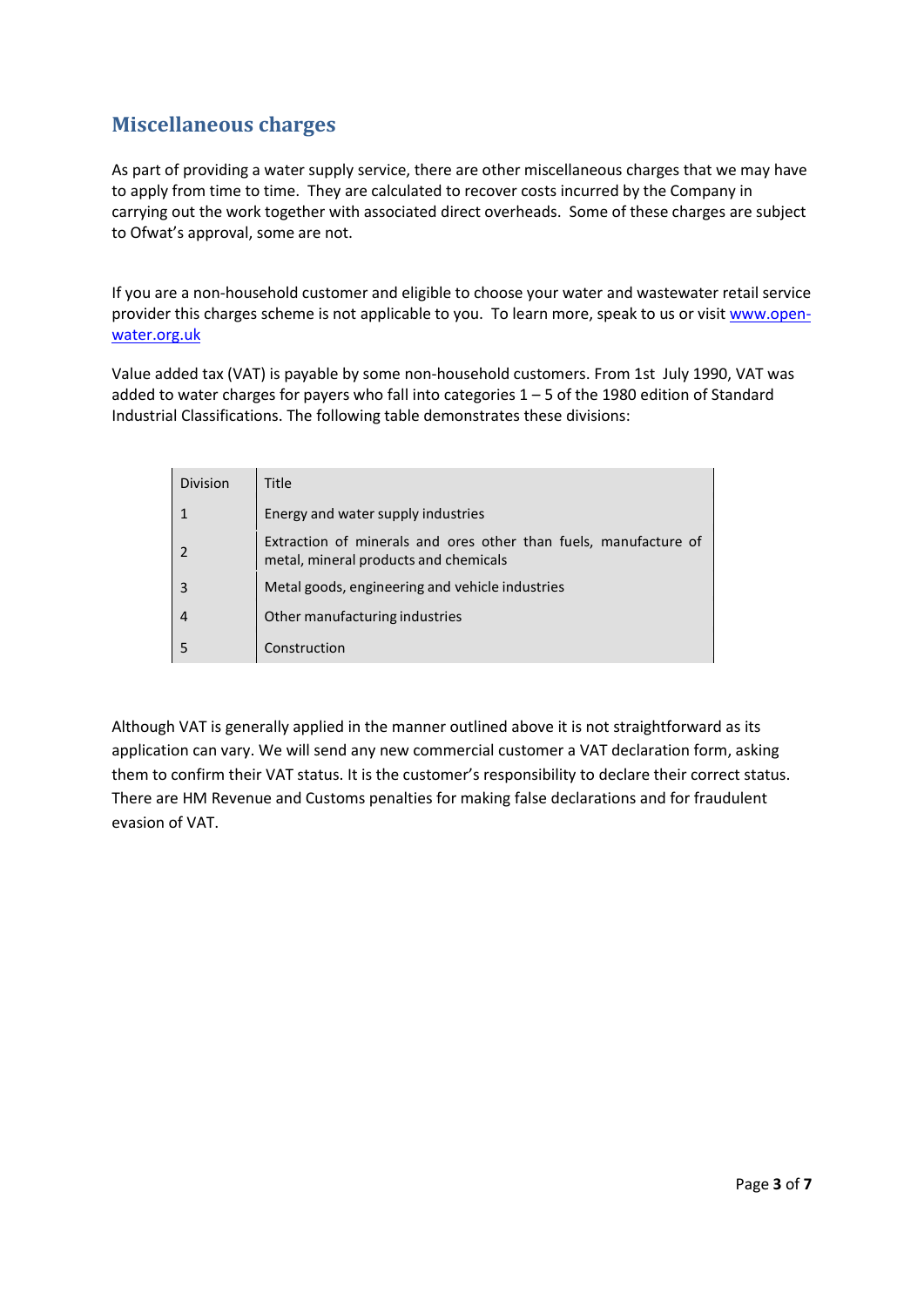### <span id="page-3-0"></span>**Flow and Pressure Tests**

| <b>Flow and Pressure Tests</b>                                                                                                                  |        |
|-------------------------------------------------------------------------------------------------------------------------------------------------|--------|
| Repeat flow and pressure test at household premises (the first test if free of<br>charge – subsequent test are charged at the rate quoted here) | 107.10 |
| Flow and pressure test at non-household premises                                                                                                | 133.62 |

# <span id="page-3-1"></span>**Stop tap installation charge**

| Stop tap installation charge                                                                                                              |        |
|-------------------------------------------------------------------------------------------------------------------------------------------|--------|
| When a customer has renewed their supply pipe on a premises and request<br>a connection to the exiting supply pipe, we will make a charge | 183.60 |

#### <span id="page-3-2"></span>**Site Inspections**

| <b>Site Inspections</b>                                                                                                                                                                                                                             |       |
|-----------------------------------------------------------------------------------------------------------------------------------------------------------------------------------------------------------------------------------------------------|-------|
| Where we are unable to inspect your pipework, fittings and/or meter<br>installation on a pre-arranged date as a direct result of your refusal to give<br>a reasonable appointment or to cancel an appointment without giving us<br>24 hours' notice | 75.95 |
| A charge will be made for an additional visit following a failed inspection                                                                                                                                                                         | 75.95 |

#### <span id="page-3-3"></span>**Disconnection/Reconnection**

A household customer cannot be disconnected for non-payment of water charges but may choose to have the supply disconnected on a temporary or permanent basis. A non-household customer, where the principal use of water is for commercial means, may be disconnected for non-payment. In all cases the following charges will apply.

| Disconnection/reconnection charges                                                                                                                                        |        |
|---------------------------------------------------------------------------------------------------------------------------------------------------------------------------|--------|
| Reconnection fee where the customer has been disconnected for non-<br>payment of charges or where an illegally fitted connected pipe or fitting<br>requires disconnection | 133.71 |
| Reconnection fee (after disconnection at customer's request)                                                                                                              | 66.59  |
| Temporary isolation of supply at customer's request                                                                                                                       | 66.59  |

# <span id="page-3-4"></span>**Hire of Standpipes**

| <b>Standpipe Hire</b>                               |        |
|-----------------------------------------------------|--------|
| Non refundable admin fees                           | 58.00  |
| 20mm refundable deposit (min rental one week)       | 297.00 |
| 20mm standpipe (weekly rental includes water usage) | 58.00  |
| 40mm refundable deposit (min rental one week)       | 548.00 |
| 40mm standpipe (weekly rental includes water usage) | 356.00 |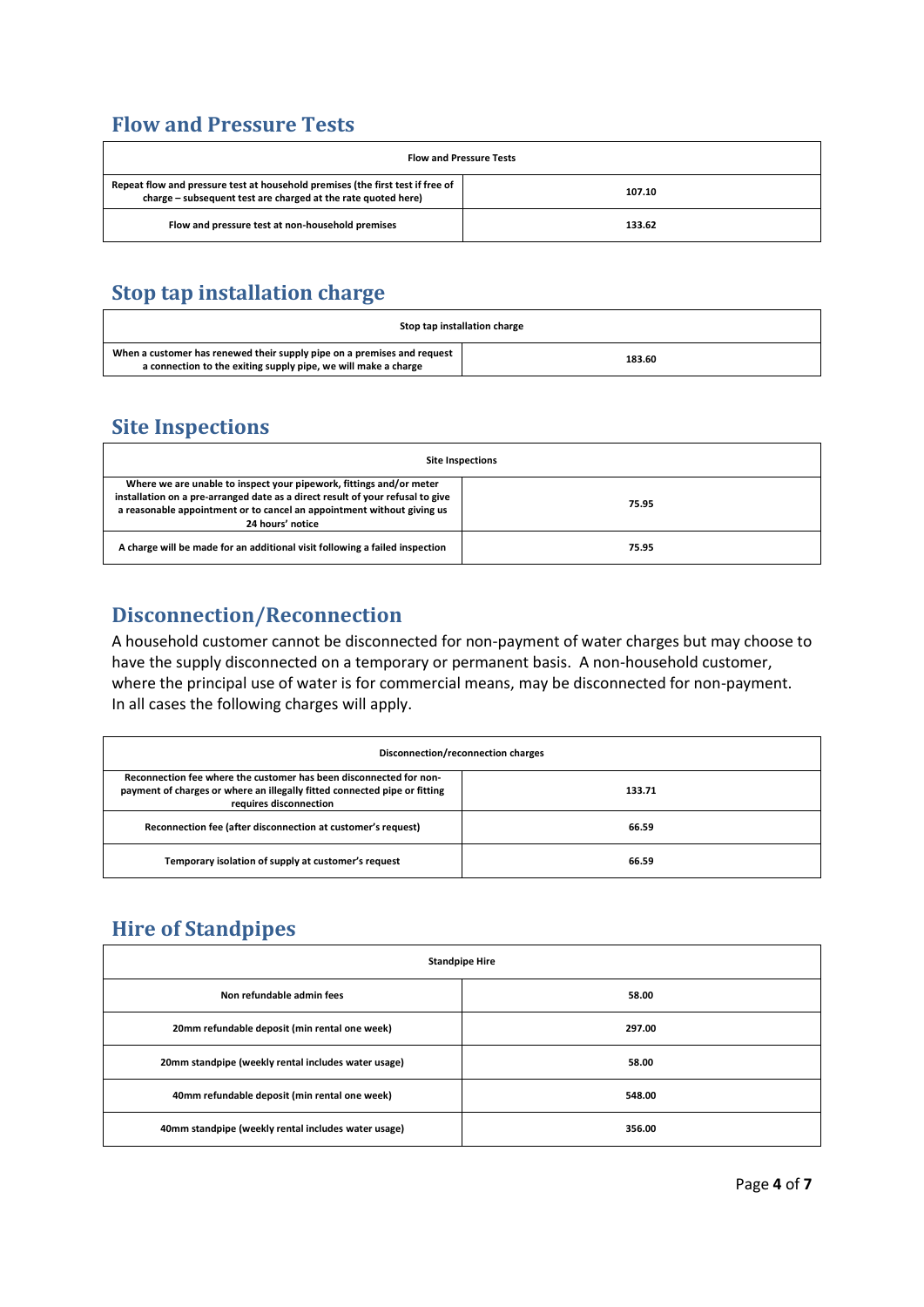#### <span id="page-4-0"></span>**Fire Hydrant Charges**

| Provision and Maintenance of Fire Hydrants    |        |
|-----------------------------------------------|--------|
| Replace lid and cover                         | 207.49 |
| <b>Rebuild chamber and lid</b>                | 382.36 |
| Renew or install on existing main             | 674.71 |
| Renew or install as Main Laying (ML) proceeds | 445.84 |

#### <span id="page-4-1"></span>**Water Meter Accuracy testing**

Meters are tested at an accredited testing station in accordance with the Measuring Equipment (Cold Water Meters) Regulations 1988. Where a meter is tested at your request and it proves to be correctly registering usage, we will charge for the meter test. The charge is dependent on the meter size.

Where the test proves a meter to be registering usage incorrectly we will make an adjustment to your water and sewerage charges to reflect past consumption. In these circumstances, there will be no charge for the test or the replacement meter. In the event of a dispute, the matter can be referred to a local Trading Standards Office.

| <b>Water Meter Accuracy testing</b> |       |  |
|-------------------------------------|-------|--|
| All meters                          | 77.08 |  |

#### <span id="page-4-2"></span>**Provision of Information**

| <b>Provision of Information</b> |       |
|---------------------------------|-------|
| Copy of a network plan only     | 23.46 |

### <span id="page-4-3"></span>**Customer Flow Data Logging**

Permanent (minimum period 12 months)

| <b>Customer Flow Data Logging</b><br><b>Monthly Cost</b>                             |        |  |
|--------------------------------------------------------------------------------------|--------|--|
| Initial set up cost per new logged meter                                             | £51*   |  |
| Existing wholesaler logged meter                                                     | £12.24 |  |
| * Logger maintenance service costs are agreed with applicant subject to requirements |        |  |

#### **3rd Party Logging**

**3 Rd Party Logging of the meter must be arranged in advance and we will arrange where possible the installation of pulse output connectivity for 3rd party logging.**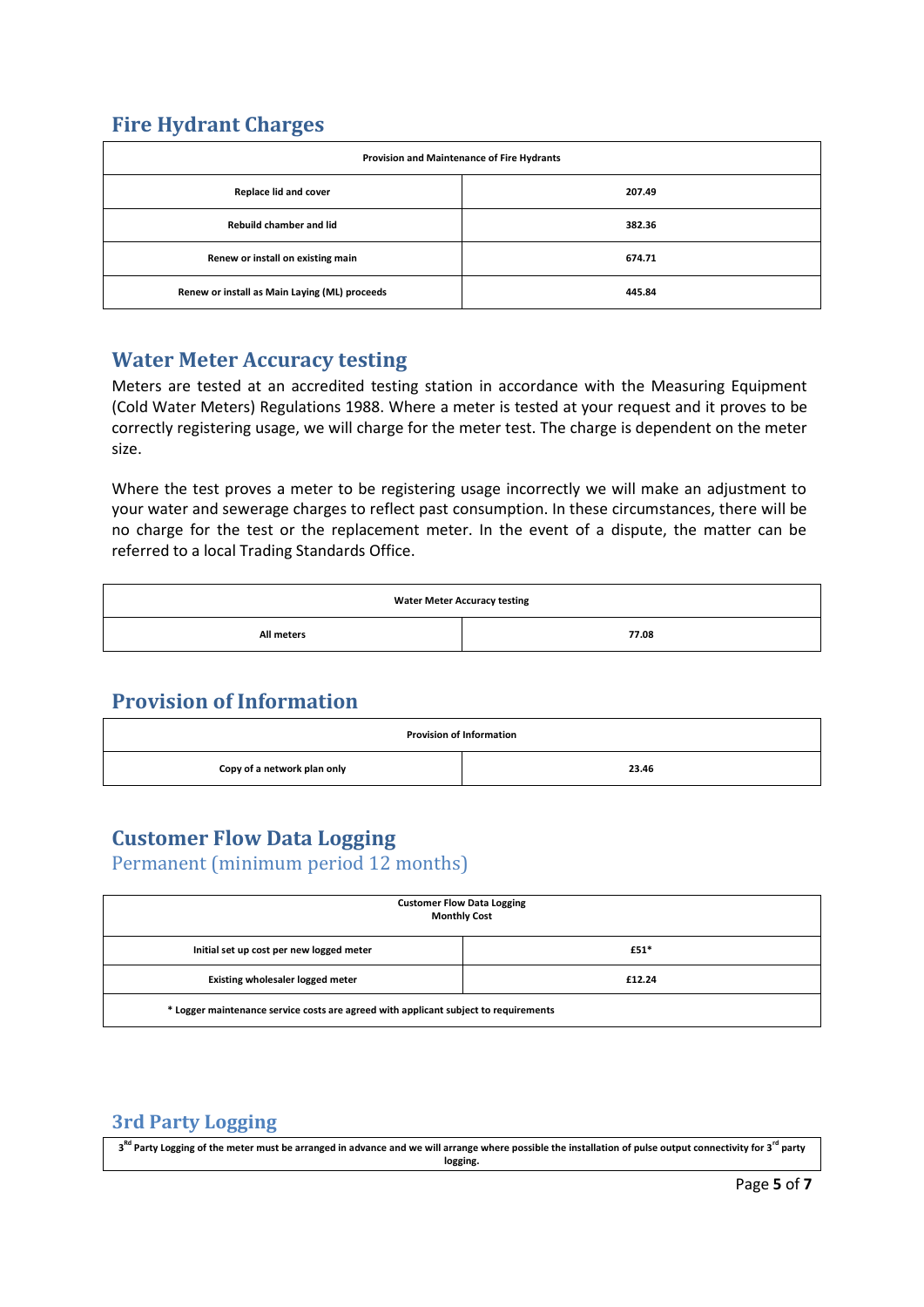| Survey – to determine if an existing meter is loggable              | £78.03  |
|---------------------------------------------------------------------|---------|
| Survey + installation of pulse splitter at same visit (if possible) | £279.48 |
| Installation of pulse splitter at separate visit                    | £279.48 |

# <span id="page-5-0"></span>**Damages**

| <b>Damage to Apparatus</b>      |                          |
|---------------------------------|--------------------------|
| Contractor hourly rate per gang | $\overline{\phantom{a}}$ |
| Labour cost per hour per gang   | 126.93                   |
| CLO hourly rate per individual  | $\blacksquare$           |
| Normal                          | 41.62                    |
| Time and a half                 | 46.82                    |
| Double time                     | 55.14                    |
| DLO hourly rate per individual  | $\blacksquare$           |
| Normal                          | 64.50                    |
| Time and a half                 | 70.75                    |
| Double time                     | 78.03                    |
| Call out all labour             | $\overline{a}$           |
| Call out per individual         | 18.73                    |
| <b>Damage to Apparatus</b>      |                          |
| Contractor hourly rate per gang | $\overline{\phantom{a}}$ |
| Labour cost per hour per gang   | 126.93                   |
| CLO hourly rate per individual  | $\overline{\phantom{a}}$ |
| Normal                          | 41.62                    |
| Time and a half                 | 46.82                    |
| Double time                     | 55.14                    |
| DLO hourly rate per individual  | $\overline{\phantom{a}}$ |
| Normal                          | 64.50                    |
| Time and a half                 | 70.75                    |
| Double time                     | 78.03                    |
| Call out all labour             | $\blacksquare$           |
| Call out per individual         | 18.73                    |

CLO = Customer Liaison Officer